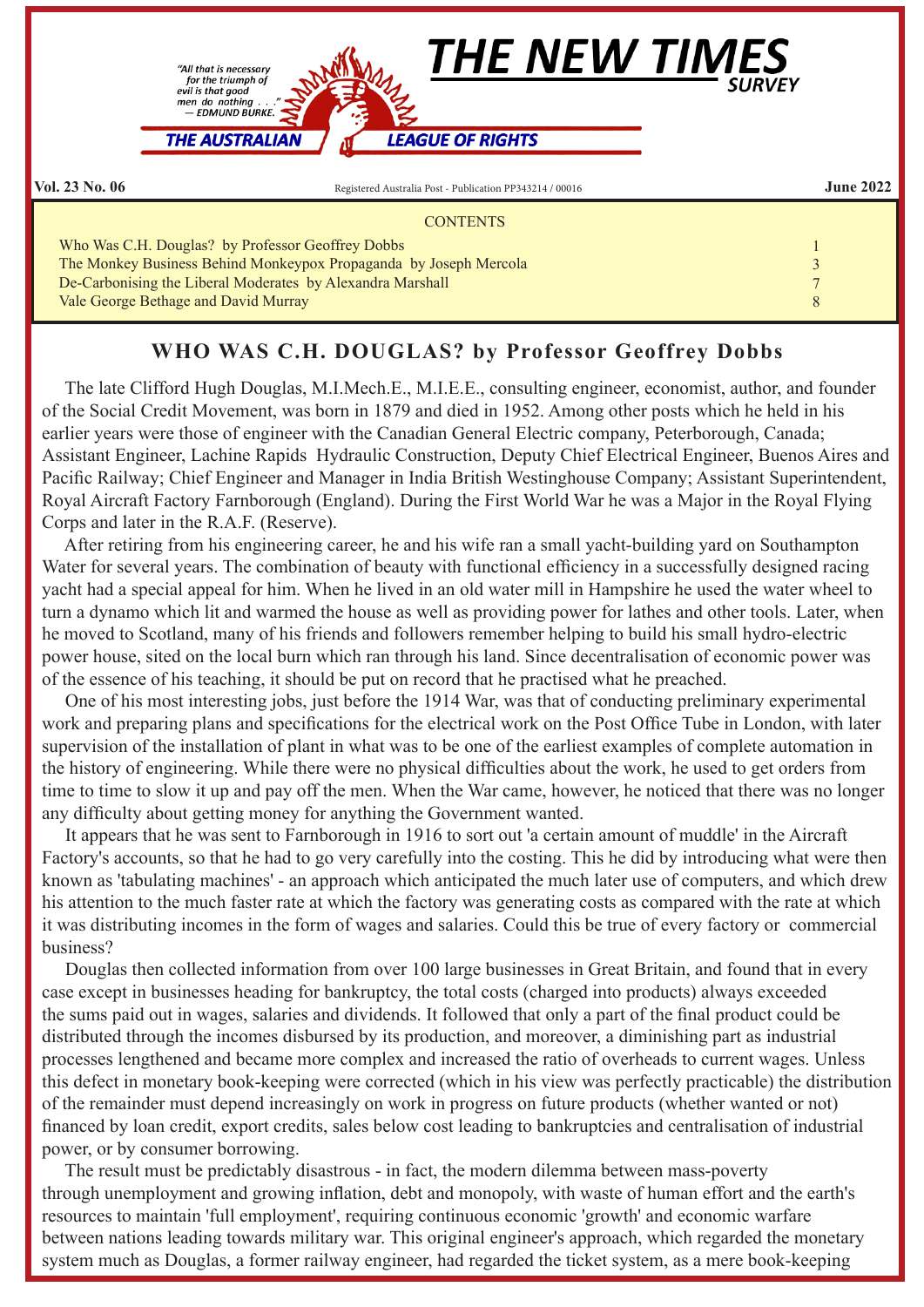convenience for the efficient distribution of the product, was completely alien and unacceptable to the economic theorists of the day. Only one Professor of Economics (Professor Irvine of Sydney) expressed agreement with it, and he resigned his post shortly afterwards. This general condemnation by the economists was, however, along two different and contradictory lines, viz.;

 1. that the cost-income gap was an illusion due to Douglas's failure to realise that the costs all represented sums paid out at a previous date as wages, salaries, etc. ignoring the time factor which was the essence of his analysis; and, 2. that it was, on the contrary, a glimpse of the obvious, of no significance whatever, since this was the immutable way in which the monetary and economic system must work for the stimulation of new production and the maintenance of the level of employment - i.e. ignoring Douglas's radically different objective of production for the consumers' use and not for 'employment' or other monetary objectives.

 When the Great Depression of the 1930's grimly confirmed Douglas's diagnosis and gave him a worldwide reputation and following, his critics explained that he had mistaken a temporary lapse for a permanent defect in the monetary system; but subsequent events have by now, so continuously fulfilled his predictions that this criticism is no longer credible. Despite rejection by the Economic Establishment of the day, Douglas was called upon to give evidence before the Canadian Banking Enquiry in 1923 and the Macmillan Committee in 1930, and undertook several World Tours in which he addressed many gatherings, especially in Canada, Australia and New Zealand, and also at the World Engineering Congress in Tokyo in 1929. In 1935 he gave an important address before the King of Norway and the British Minister at the Oslo Merchants' Club, and in the same year he was appointed Chief Reconstruction Adviser to the United Farmers' Government of the Province of Alberta, Canada, which later in the year elected the first Government to bear the title 'Social Credit'. The Canadian Federal Government, however, frustrated all attempts to implement Douglas's advice by disallowing the legislation, some of which was passed, and disallowed, twice; after which, although the Party remained in power for over 30 years, it progressively abandoned the principles on which it was first elected. It should be placed on historical record, as a precedent, that two 'provincial dividends' of little more than token value, were nevertheless paid at one period to the citizens of the Province, and that, while still acting under the advice of Douglas's representative, the province paid its way without further borrowing, and drastically reduced the Provincial debt.

*New Times Survey Page 2 June 2022* This diversion of Douglas's ideas into the dead-end of Party politics has received far more publicity than the original and experimental approach to politics which is signposted in his later speeches and writings from

1934 onwards, notably in his five major speeches in England: The Nature of Democracy, The Tragedy of Human Effort, The Approach to Reality, The Policy of a Philosophy, and Realistic Constitutionalism. In 1934 a Social Credit Secretariat was formed under his Chairmanship, which started an Electoral Campaign involving the use of the vote for purposes desired by the electors rather than by Parliament or the political Parties.

 This was followed by a highly successful Local Objectives Campaign along similar non-party lines, and a Lower Rates and Assessments Campaign which saved the British ratepayers many millions of pounds without loss of services by reducing loan charges. The Second World War put an end to these activities on an organised national scale, and dispersed them, with the Social Credit Movement, into a decentralised force, better adapted to the present crisis of World centralisation.

 In the final phase of his life, roughly from 1939 to his death in 1952, Douglas consolidated his ideas in depth, contrasting very clearly the philosophy which underlies them with that which activates the Monopoly of Credit. Although the best known of them, which have already exercised considerable influence in the World, lie in the economic sphere: the concepts of real credit, the increment of association and the cultural inheritance, and the proposals of the National Dividend and the Just or Compensated Price - his political ideas, though as yet little known, are if anything of greater importance. They were always worked out with a characteristic practicality taking account of the feed-back from the course of events. No one else has thrown so much light on the true nature of democracy, as distinct from the numerical product of the ballot box; on the need for decentralised control of policy and hierarchical control of administration, on the freedom to choose one thing at a time, on the right to contract out, on the Voters' Policy and the Voters' Veto. In his last address given in London to the Constitutional Research Association in 1947, he put forward his last proposal for the rehabilitation of democracy: the Responsible Vote, in which the financial consequences of his open electoral choice would be, for a time, differentially paid for by the voter in proportion to his income, a literally revolutionary suggestion which demands an inversion of current ideas about anonymous, irresponsible numerical voting.

 Hugh Gaitskell, a former Leader of the Labour Party, once sarcastically described Douglas as 'a religious rather than a scientific reformer'. Perhaps he was more right than he knew! It may be that Douglas's thinking on the subjects of philosophy, policy and religion and the special meaning he gave to those words will turn out to be his most valuable contribution to the restoring of the link between religious belief and the principles which govern society. In his view a 'philosophy', i.e. a conception of the universe always expresses itself as a 'policy' - a distinctive long-term course of action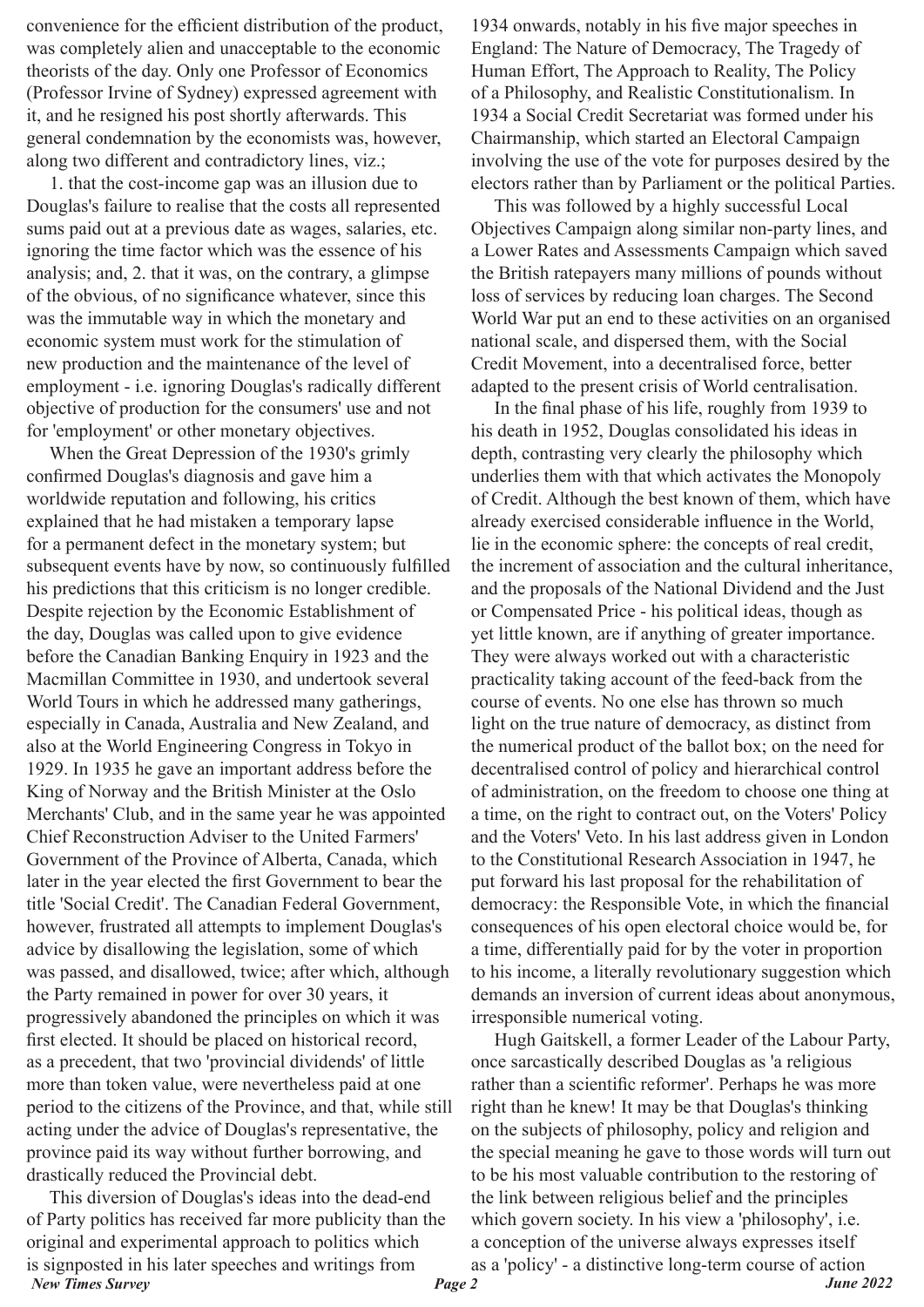directed towards ends determined by that 'philosophy'. 'Religion' (from the Latin religare, to bind back) is not just a set of beliefs such as are expressed in the Christian creeds (which constitute a 'philosophy') but is precisely the 'binding back' of these ideas to the reality of our lives not only individually, but in the political and economic relationships of our society.

 The policies of centralisation and monopoly now being proposed upon the world through the closely related agencies of Finance-Capitalism and Marxist Socialism derive from a 'philosophy' fundamentally different from and opposed to that of Trinitarian Christianity, which was however imperfectly expressed in our Constitution, our Common Law, and the progress towards personal freedom which had been made, especially, in Britain and the Commonwealth. At the

time Douglas first put forward his ideas and proposals for carrying forward this traditional policy to its next stage, its Christian basis could be taken for granted as mere 'common sense'. Now that can no longer be taken for granted and it has become necessary consciously to distinguish the policies at work in our Society, and to relate them to the fundamental beliefs which gave rise to them. In this sense, therefore, 'Social Credit' is the social policy of a Christian 'philosophy'; and before the end of his life, its founder made this explicit, rather than as in its beginnings, implicit.

*Professor Dobbs and his wife Elizabeth were close associates of Douglas. All three of them were regular contributors to "The Fig Tree", a quarterly journal edited by C. H. Douglas.*

# **THE MONKEY BUSINESS BEHIND MONKEYPOX PROPAGANDA**

**by Joseph Mercola**

 As predicted, just as hysteria about COVID-19 is winding down, another "pandemic" is poised to take its place. This time, it's monkeypox, an infection that just so happens to mimic many of the symptoms of COVID jab-induced shingles — so much so, the Department of Health in Queensland, Australia, used the same photo to illustrate both infections (the photos have since been removed or updated<sup>1</sup>).

 The first European case of monkeypox was confirmed May 7, 2022, in the U.K.<sup>2</sup> Then, seemingly overnight, cases were being reported across the world.3 May 20, 2022, the World Health Organization held an emergency meeting to discuss reports of more than 100 suspected or confirmed cases in at least nine countries, including Belgium, France, Germany, Italy, the Netherlands, Portugal, Spain, Sweden, the U.K., the U.S., Canada and Australia.4

 By the time this article goes to print, the number of countries affected and the case load totals are likely going to be significantly higher. The first case in the U.S. was reported May 18, 2022.<sup>5</sup>

 By May 23, suspected monkeypox cases were reported in three additional states: New York, Florida and Utah.6 All of the patients were said to be in good condition and state health departments were in agreement that the cases posed no serious risk to the public. President Joe Biden has stated that strict quarantine protocols are not likely to be implemented in the U.S. He has, however, already placed a \$119 million order for a monkeypox vaccine.<sup>7,8</sup> Belgium, meanwhile, has introduced a 21-day quarantine for anyone who tests positive, and the U.K. is urging anyone who has had direct contact with a confirmed case to voluntarily isolate for 21 days. $9$ 

*New Times Survey Page 3 June 2022* As noted by Jimmy Dore in the video above, the worldwide monkeypox outbreak seems perfectly timed

to pressure countries to relinquish health care authority to the WHO.

 The World Health Assembly was voting on amendments to the International Health Regulations  $(HIR)^{10}$  as the first cases were being identified. I discussed the implications of these amendments in a recent article. As noted by Dore, a pandemic rehearsal conducted just last year also featured monkeypox specifically. I'll review that further below.

## **What Is Monkeypox?**

 Monkeypox, a relative of the smallpox virus, is a typically mild viral illness, characterized by fever, headache, muscle aches, exhaustion, swollen lymph nodes and a bumpy rash that tends to start on the face before spreading to other parts of the body.

 The pus-filled lesions are known as "pox." The lesions eventually scab over and fall off after three to four weeks. The infection is not readily transmissible, as it requires direct contact with bodily fluids.

 While there's no known effective treatment, most patients recover without any treatment whatsoever. Historically, the infection has primarily plagued the African continent, where a few thousand cases are reported each year. However, many of the current cases are not linked to travel, making the outbreak in so many different areas a rare oddity. As noted by Nature magazine:<sup>11</sup>

*"On 19 May, researchers in Portugal uploaded the first draft genome<sup>12</sup> of the monkeypox virus that was detected there, but Gustavo Palacios, a virologist at the Icahn School of Medicine at Mount Sinai in New York City, emphasizes that it's still a very early draft, and more work needs to be done before any definitive conclusions can be drawn.*

*What researchers can tell from this preliminary genetic data is that the strain of the monkeypox virus found*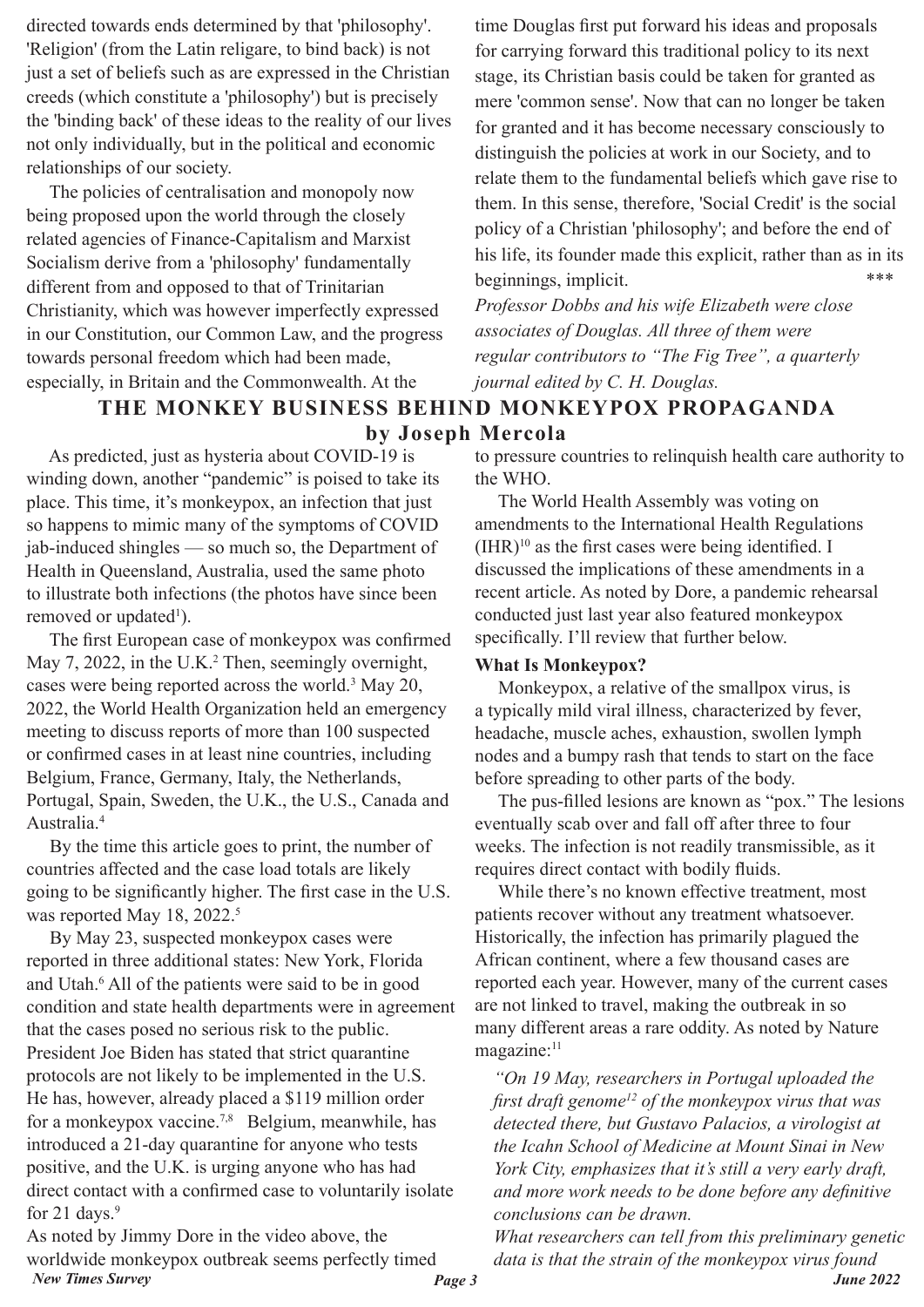*in Portugal is related to a viral strain predominantly found in West Africa. This strain causes milder disease and has a lower death rate — about 1% in poor rural populations — compared with the one that circulates in Central Africa.*

*But exactly how much the strain causing the current outbreaks differs from the one in West Africa — and whether the cases popping up in various countries are linked to one another — remains unknown."*

#### **Outbreaks Blamed on Gay Sex**

 Several of the Spanish cases were linked to a "superspreader event at an adult sauna" in Madrid, at least three Belgian cases were linked to a gay fetish festival in Antwerp,<sup>13</sup> and cases in Italy and Tenerife have been linked to a gay pride festival on the Canary Islands.14 Health officials also claim a "notable proportion" of British cases are in the gay and bisexual community.15,16

 Is the singling out of gays another ploy in the totalitarian takeover plan? Totalitarian regimes always need an enemy onto which the fear and irrational aggression of the hypnotized masses can be directed, and since the hatred against those refusing the COVID jab has significantly abated, they clearly need a new scapegoat.

 It would not surprise me if, after two years of promoting the gay and trans community, the far Left will now begin to incite anger and fear against it. Why? Because it causes confusion and uncertainty. People who once showed allegiance with this group will now be splintered against them. At the end of the day, it's all about psychological splintering and pitting various groups against each other.

 It appears the monkeypox outbreak is also being used to promote The Great Reset in other ways. Already, U.K. health officials are warning the monkeypox virus may spread through consumption of infected meat,<sup>17</sup> and we already know that eliminating meat consumption is part of the globalist agenda.

#### **Monkeypox Simulation in 2021**

 Making the monkeypox outbreaks all the more suspicious is the fact that a tabletop simulation exercise of a monkeypox outbreak took place in March  $2021$ ,<sup>18</sup> and the start date of this fictional scenario was mid-May 2022. Coincidence?

 In the video above, AmazingPolly reviews the details of this simulation. She also reminds us how Event 201 ended up "predicting" the COVID pandemic to a tee, and shows how we're now seeing a replay of "coincidences" between the monkeypox simulation and real-world events.

*New Times Survey Page 4 June 2022* The monkeypox exercise was held by the Nuclear Threat Initiative (NTI), which is funded by Bill Gates. NTI was founded to assess and reduce threats associated with the proliferation of nuclear weapons, $19$  but they've

since expanded to include biological threats.<sup>20</sup> Gates has not only funded NTI pandemic simulations but has also given grants to the NTI for vaccine development in relation to biological threats.<sup>21</sup>

The final report $22,23$  from this event was funded by the Open Philanthropy project, which in turn is funded by Facebook cofounder Dustin Moscowitz. As reported by The Defender:<sup>24</sup>

*"This 'fictional exercise scenario' involved the simulation of 'a deadly, global pandemic involving an unusual strain of monkeypox virus that first emerged in the fictional nation of Brinia and spread globally over 18 months' ...*

*The outcome of this 'exercise scenario' found the fictional pandemic, 'caused by a terrorist attack using a pathogen engineered in a laboratory with inadequate biosafety and biosecurity provisions and weak oversight,' led to 'more than three billion cases and 270 million fatalities worldwide.'*

*The fictional start date of the monkeypox pandemic in this exercise was May 15, 2022. The first European case of monkeypox was identified on May 7, 2022."*

 As mentioned, the first European case of monkeypox was in fact confirmed May 7, 2022, in the U.K.<sup>25</sup> Not only is the date identical to that in this supposedly fictional scenario, but the country of emergence, "Brinia," even sounds very much like "Britannica," or "Great Britain." Coincidence?

#### **Key Recommendations From the Pandemic Exercise**

 As reported by The Defender, among the key recommendations from this monkeypox simulation were recommendations that clearly support the WHO's takeover of pandemic preparedness and response, and the implementation of Gates' "Global Epidemic Response & Mobilization" (GERM<sup>26</sup>) Team:<sup>27</sup>

- Bolstering international systems "for pandemic risk assessment, warning, and investigating outbreak origins," calling upon the WHO to "establish a graded, transparent, international public health alert system" and the United Nations system to "establish a new mechanism for investigating highconsequence biological events of unknown origin."
- The development and implementation of "nationallevel triggers for early, proactive pandemic response," including the adaptation of the "noregrets" approach to responding to pandemics via "anticipatory action" based on "triggers" that would automatically generate a response to "highconsequence biological events."
- The establishment of "an international entity" dedicated to reducing emerging biological risks associated with rapid technology advances," that would "support interventions throughout the bioscience and biotechnology research and development life cycle — from funding,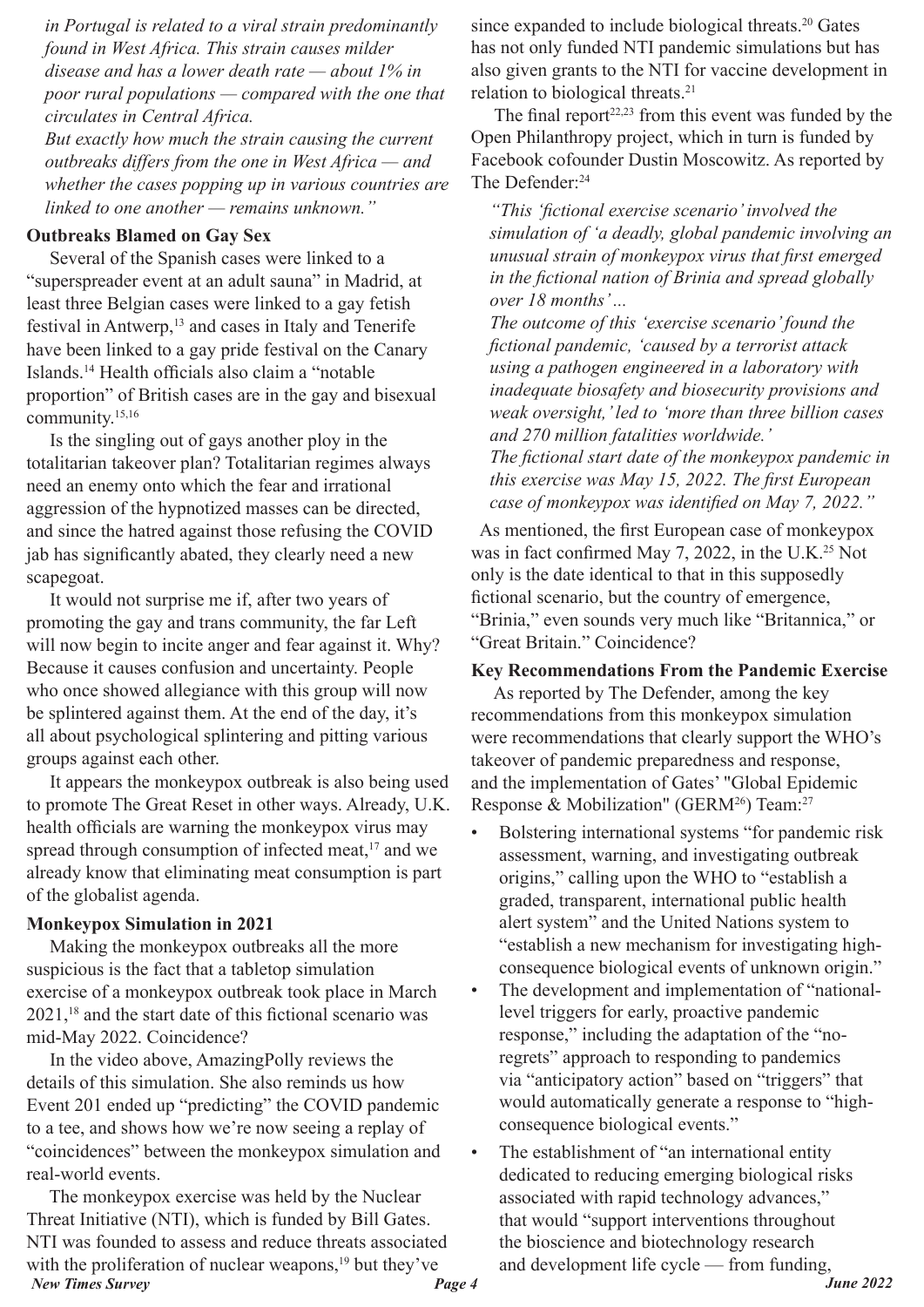through execution, and on to publication or commercialization."

 Anticipatory action based on triggers include everything we've saw during the COVID pandemic, such as mask mandates, the banning of mass gatherings, travel health screening and vaccine passports. This despite overwhelming evidence showing these strategies are ineffective at best, while being devastating to public health and economies.

## **Why Does Fiction so Often Turn Into Reality?**

As noted by The Defender,<sup>28</sup> Michael P. Sanger<sup>29</sup> and Tim Hinchliffe,30 among others, fictional tabletop exercises have had an uncanny ability to predict details of near-future events. Event 201 accurately "predicted" the COVID pandemic and its focus on censorship and lockdowns.

 In June 2001, Operation Dark Winter examined "the national security, intergovernmental, and information challenges of a biological attack on the American homeland," and less than three months later, the  $9/11$ attacks and subsequent anthrax scare occurred. In January 2005, Operation Atlantic Storm involved the fictional scenario of a transatlantic bioterrorist attack and that same month we had the bird flu pandemic. The Defender continues: 31

*"Predictions for the future don't end there, however. For instance, in September 2017, NTI and the WEF organized a roundtable discussion on the current state of biological risks presented by technology advancement in light of the Fourth Industrial Revolution.*

*And in January 2020, NTI and the WEF again joined forces, issuing a report titled 'Biosecurity Innovation and Risk Reduction: A Global Framework for Accessible, Safe and Secure DNA Synthesis.' According to the report:*

*'Rapid advancements in commercially available DNA synthesis technologies — used for example to artificially create gene sequences for clinical diagnosis and treatment — pose growing risks, with the potential to cause a catastrophic biological security threat if accidentally or deliberately misused.'*

*Merck, whose head of corporate affairs participated in the monkeypox simulation, was the subject of an FBI and CDC investigation in November 2021 regarding 15 suspicious vials labeled "smallpox" at a Merck facility in Philadelphia."*

In a National Pulse exclusive,<sup>32</sup> Natalie Winters also summarizes research by the Wuhan Institute of Virology (WIV), in which they "assembled monkeypox strains using methods flagged for creating 'contagious pathogens.'"

*New Times Survey Page 5 June 2022* "Are we here because of China's experiments again?" she asks, referring to the apparent monkeypox outbreaks. The research paper<sup>33</sup> in question was published at the end

of February 2022, just a few months before the first cases suddenly appeared outside of Africa.

## **What Do We Know About the Monkeypox Vaccine?**

 The monkeypox vaccine currently being stockpiled by the U.S. and Europe is not specific for the monkeypox. It's actually a smallpox vaccine, claimed to be 85% effective at stopping monkeypox. In the U.K., close contacts of those infected with monkeypox have reportedly already been given the smallpox vaccine — a strategy known as "ring vaccination."<sup>34</sup> In the U.S., there are currently two smallpox vaccines available:

• ACAM2000 was approved by the U.S. Food and Drug Administration in 2007 and has primarily been restricted to use in military personnel due to its safety risks, which include infection with the vaccine strain, vaccine shedding and death.

Package insert warnings include myocarditis and pericarditis at a rate of 5.7 per 1,000 vaccinated, encephalitis, severe skin infection, blindness, fetal death and more. Household contacts face the same risks as the vaccinated individual due to shedding.

• Jynneos (known as Imvamune in Canada or Imvanex in Europe35) was approved by the FDA in 2019. It's an attenuated live vaccine, indicated for the prevention of smallpox and monkeypox in adults aged 18 and older, and those who cannot be vaccinated with ACAM2000 due to contraindications such as atopic dermatitis, immunocompromising conditions, breastfeeding or pregnancy. It's the only FDA-approved monkeypox vaccine for non-military use.

 The U.S. Biomedical Advanced Research and Development Authority (BARDA) has also signed a contract with Bavarian Nordic for a freeze-dried version of the Jynneos smallpox vaccine, which will give it longer shelf-life.<sup>36</sup> Moderna already has a monkeypox vaccine in pre-clinical trials.<sup>37</sup> It's unclear when those trials began.

 As noted by independent journalist Whitney Webb, Emergent BioSolutions and SIGA Technologies both of which have been struggling recently — will be cashing in on the monkeypox scare:<sup>38</sup>

*"Regardless of how the monkeypox situation plays out, two companies are already cashing in. As concern over monkeypox has risen, so too have the shares of Emergent BioSolutions and SIGA Technologies. Both companies essentially have monopolies in the U.S. market, and other markets as well, on smallpox vaccines and treatments. Their main smallpox-focused products are, conveniently, also used to protect against or treat monkeypox as well. As a result, the shares of Emergent BioSolutions climbed 12% on Thursday, while those of SIGA soared 17.1%. For these companies, the monkeypox fears are a godsend, specifically for SIGA, which produces a smallpox treatment, known by its brand name TPOXX.*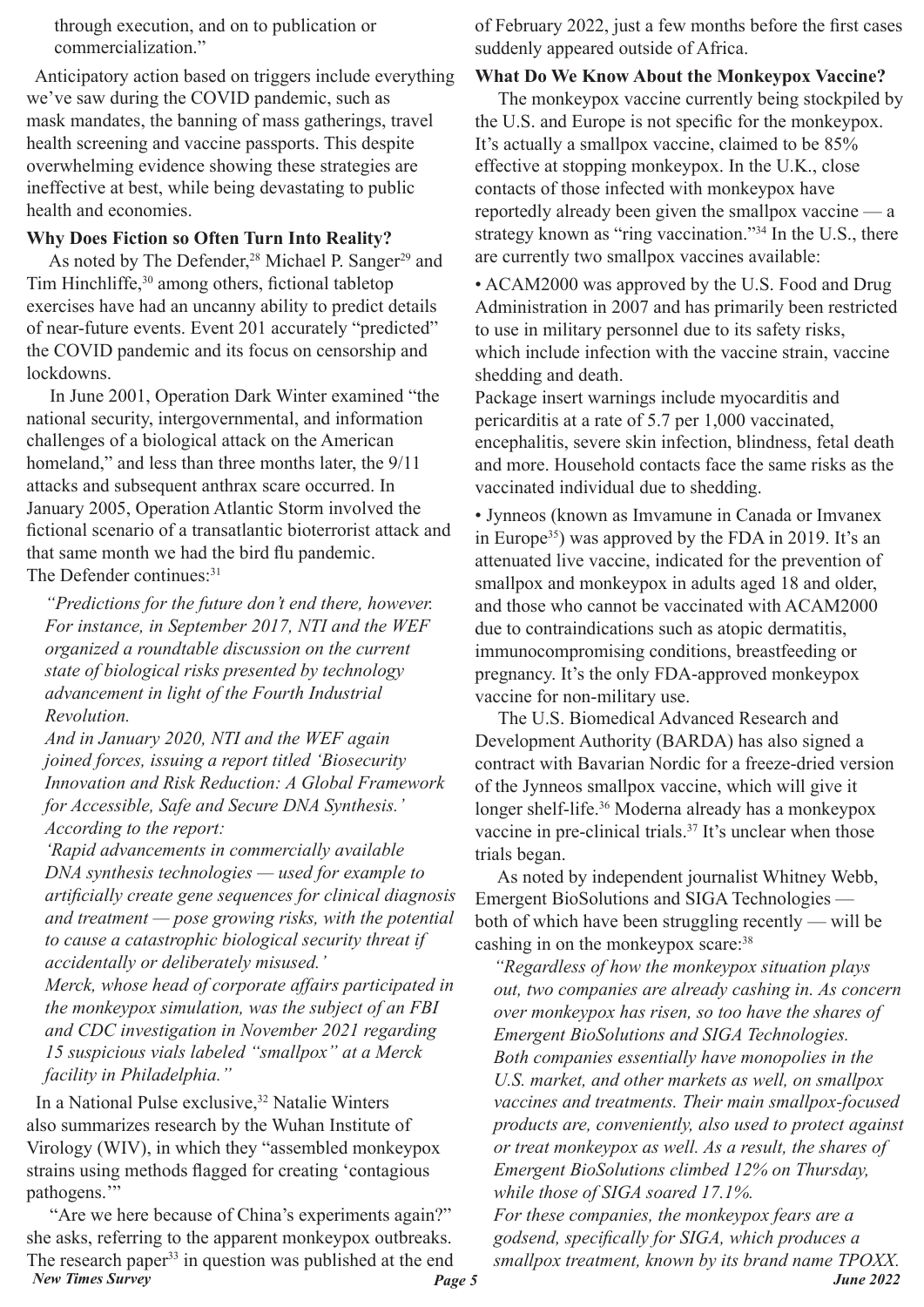#### *It is SIGA's only product.*

*While some outlets have noted that the rise in the valuation of SIGA Technologies has coincided with recent concerns about monkeypox, essentially no attention has been given to the fact that the company is apparently the only piece of a powerful billionaire's empire that isn't currently crumbling.*

*That billionaire, 'corporate raider' Ron Perelman, has deep and controversial ties to the Clinton family and the Democratic party as well as troubling ties to Jeffery Epstein. Aside from his controlling stake in SIGA, Perelman has recently made headlines for rapidly liquidating many of his assets in a desperate bid for cash.*

*Similarly, Emergent BioSolutions has also been in hot water. The company, which has troubling ties to the 2001 Anthrax attacks, came under fire just under two weeks ago for engaging in a 'cover-up' over quality control issues relating to their production of COVID-19 vaccines.*

*A Congressional investigation found that quality control concerns at an Emergent-run facility led to more than 400 million doses of COVID-19 vaccines being discarded.*

*The Emergent factory in question had been shut down by the U.S. Food and Drug Administration (FDA) in April 2021. They were allowed to reopen last August before the government terminated the contract."*

## **What's the Truth of the Matter?**

 In addition to Webb's article above, which dissects the sordid histories of Emergent and SIGA, another early analysis of the new monkeypox scare that is well worth reading is Dr. Robert Malone's Substack article,39 "Monkey Pox — Truth Versus Fearporn." In it, he reviews what monkeypox actually is, where it came from, how it's related to smallpox, it's signs and symptoms, how disease spread is effectively controlled and much more. Unless there has been some genetic alteration, either through evolution or intentional genetic manipulation, [monkeypox] is not a significant biothreat, and has never been considered a high threat pathogen in the past. So, stop the fear mongering, misinformation and disinformation.  $\sim$  Dr. Robert Malone Key take-home's are that monkeypox is not a particularly deadly disease and one that can be readily controlled without reverting back to COVID restrictions. To quote Malone: 40

*"So, is the biothreat real? Is it imminent? Does it justify the global media hype? As I was waiting in an airport lounge to travel from USA to the UK two days ago, I saw a newsreel from CNN which was breathlessly reporting on this 'threat' while displaying historic images of patients suffering from Smallpox disease.*

*health fearporn, in my opinion, and CNN should be reprimanded for broadcasting irresponsible propaganda — misinformation and disinformation under the guise of journalism.*

*In my opinion, based on currently available information, Monkeypox is a virus and disease which is endemic in Africa, emerges sporadically after transmission into humans from animal hosts, and is typically spread by close human contact. It is readily controlled by classical public health measures. It does not have a high mortality rate. Unless there has been some genetic alteration, either through evolution or intentional genetic manipulation, it is not a significant biothreat, and has never been considered a high threat pathogen in the past. So, stop the fear mongering, misinformation and disinformation." The way it looks right now, it appears the monkeypox outbreaks are intended to rile the public into another fear-fueled frenzy in order to justify the WHO's takeover of public health globally, usher in those reviled health passports and everything else that goes along with The Great Reset. As noted by Hinchliffe in a 2020 Sociable article:41*

*"If you are World Economic Forum (WEF) Founder Klaus Schwab, you attempt to sell your vision of a global Utopia via a great reset of the world order in three simple steps:*

*1. Announce your intention to revamp every aspect of society with global governance, and keep repeating that message*

*2. When your message isn't getting through, simulate fake pandemic scenarios that show why the world needs a great reset*

*3. If the fake pandemic scenarios aren't persuasive enough, wait a couple months for a real global crisis to occur, and repeat step one ...The so-called 'great reset' promises to build 'a more secure, more equal, and more stable world' if everyone on the planet agrees to 'act jointly and swiftly to revamp all aspects of our societies and economies, from education to social contracts and working conditions.' But it wouldn't have been possible to contemplate materializing such an all-encompassing plan for a new world order without a global crisis, be it manufactured or of unfortunate happenstance, that shocked society to its core."*

 COVID simply didn't take the globalist cabal far enough. So, here comes global pandemic No. 2 — be it real or mostly fabricated — which will be rapidly followed by renewed calls for a New World Order and a Great Reset. Essentially, we can expect a repeat of the insanity we just lived through, which means we must also repeat our response, and reject the fearmongering and the global power grab.

**Article Source:** https://articles.mercola.com/sites/articles/ archive/2022/06/15/pharmaceutical-tv-ads.aspx

*New Times Survey Page 6 June 2022 This provides a classical example of public*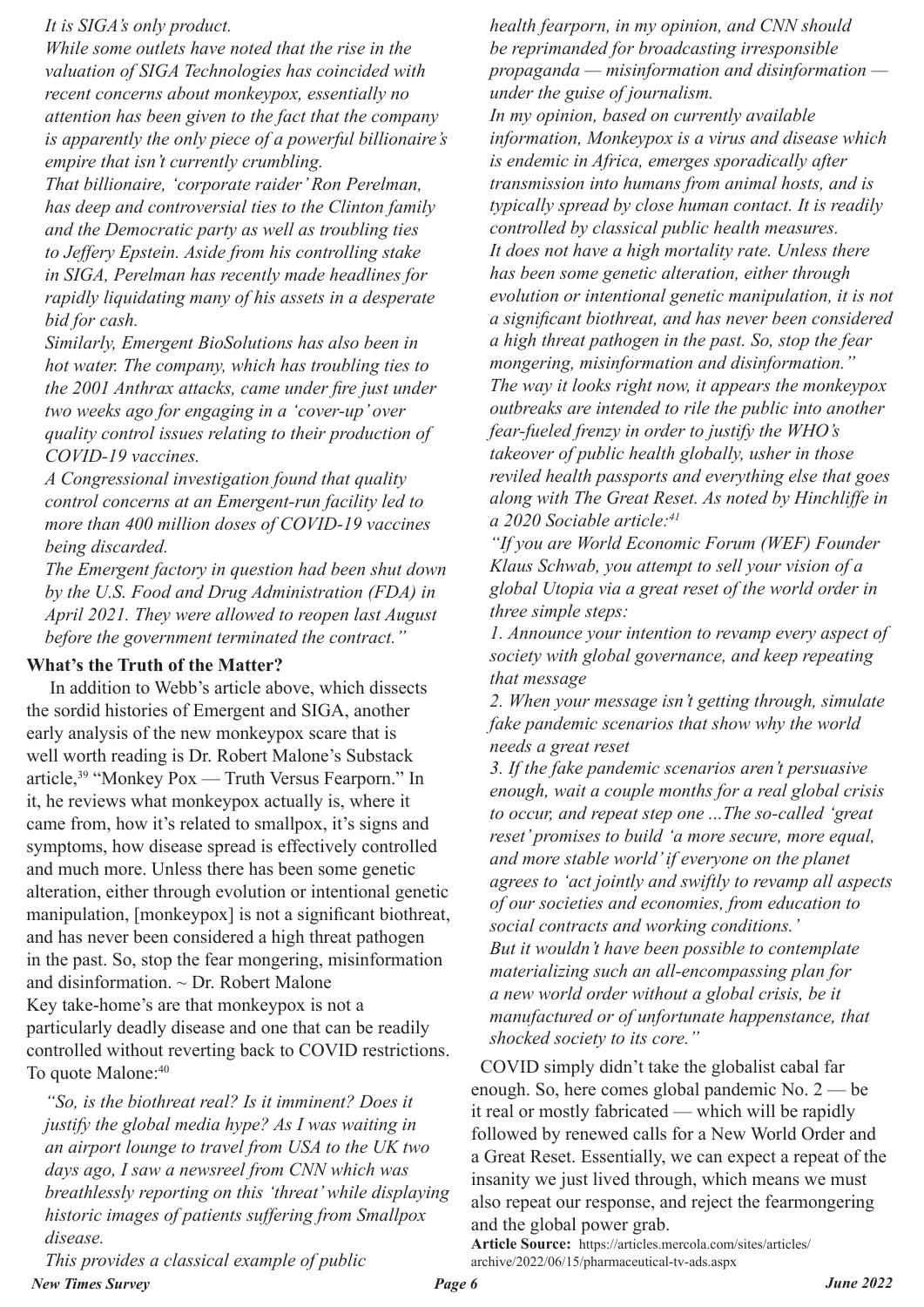## **DE-CARBONISING THE LIBERAL MODERATES by Alexandra Marshall**

 The process of counting the casualties from the weekend's political massacre continues. That hasn't slowed Labor down. The first official duty of Prime Minister Anthony Albanese – Climate Change warrior – was to hop on a carbon-spewing aircraft and head to Japan with Foreign Minister Penny Wong to 'send a message to the world'. Presumably, that message is 'do as I say, but not as I do' when it comes to Net Zero.

*'It's a government that represents a change, in terms of the way we deal with the world on issues like Climate Change,' said Albanese.*

 Labor has been elected to government with the lowest primary vote since 1910. Clearly there is more to the story than watching Anthony Albanese roll around in confetti while people smugglers send excited text messages to the Indonesian fishing community.

 To see the primary vote collapse on both sides of the fence confirms that Australia's political landscape is a mess. While it is obvious that the intellectual laziness of the Turnbull-Morrison government bleached the blue from the Liberals, Labor's catastrophic social engineering error did not manifest until polls closed.

 In attempting to raise a generation of young Labor voters, the Left embedded themselves in the education system and began a curriculum of hardcore socialism disguised as virtuous environmentalism and social justice. The idea was to use the robust and well-baited hook of Climate Change to ensure young adults, fearing the apocalypse, would vote Labor at their first election. No need for rich, suburban kids to sympathise with hundreds of years of unionism or outdated Labor Party nostalgia…

 The first part of the plan worked. Instead of teaching children maths, English, science, and critical thinking – Australian kids became shouty activists, sticking themselves to random surfaces in service of the climate (death) cult.

 No question, it was the Liberal Party who dropped the ball by allowing this to happen (and they paid the price in Teal female quotas), but Labor finds itself faced with the strongest Green and Teal vote in history. Like gangrene, it has spread from the tips of Labor's fingers and now the infection has a grip on Albanese's throat. The Liberals remain free to fight against Eco-fascism if they elect a half-decent leader, Labor cannot.

 Greens and Teals do not have to hold the balance of power to direct government when they can shout into their well-funded microphones and send school children onto the street in tears every time one of the climate barons wants a hundred-million-dollar grant.

*New Times Survey Page 7 June 2022* Will voting Teal shift the thermostat a single decimal place? No. But that teal-coloured corflute in the rosebushes makes certain that the neighbours know

you're a good person. This is what Liberals like the heir apparent Josh Frydenberg missed.

 The Teals did not run a political campaign. Voting Teal wasn't about electing someone to government. It wasn't about policy. It wasn't even about Sugar Daddy Simon. The rich voted Teal to 'save the world' and prove that despite over-indulging in the (carbon-saturated) luxury lifestyles, they have 'done their bit' by putting another rich and privileged person in power.

 Remember, the architects of Climate Change have spent decades terrifying children and guilt-tripping their wealthy parents. Those that questioned the dogma were demeaned as 'science deniers' or – infinitely worse if you're an Upper North Shore luvvie – stupid. All the Greens and Teals had to do was sit them in front of a polling booth and offer salvation with a vote – like dropping loose change in the collection plate. One vote – guaranteed saviour status.

 Albanese isn't going to change the climate any more than the Teals. Australia will still have bushfires. Floods. Storms. It'll get cold. It'll be hot. The weather has no interest in who sleeps at the Lodge.

 When the apocalypse fails to manifest and all the sacred relics and priests are defrocked, a different sort of blue sea will rise. If the Liberals are smart, they'll be captain of that ship. There will be no conservative rescue under a 'moderate' Liberal leader. Scott Morrison got exactly what he helped to create – directionless chaos. By the time he lost government, Morrison had run the Liberal Party so far to the Left it was in danger of crashing into Greta Thunberg's yacht. He had to lose.

 Australia is in the middle of an ideological conflict and the Liberals were led by a man who refused to fight, seeing no value in the discussions of our social fabric.

#### *'If people expect me to be a culture warrior in this job, that's not my job,' said the former Prime Minister.*

 Morrison failed to recognise that the Left have used Marxist rhetoric to create a culture of dependent weaklings – worsened by the Covid welfare state. Everyone wants to be a victim these days. Race, gender, sexuality, or – failing all of those identity boxes – climate. That's the victim category for the privileged class.

 The Liberal Party lost on the weekend because they made no attempt to tear the lies of Marxism to shreds. It is easy enough to expose this type of activism as fraud, but Morrison and his moderates foolishly thought they could skim off the victim vote for themselves by pandering to the activist fringe.

 In the end, the big losers of the female-dominated election – were women. Although the Teals cling to power around the foreshore of Sydney's harbourside electorates like algae, they will be used in the House